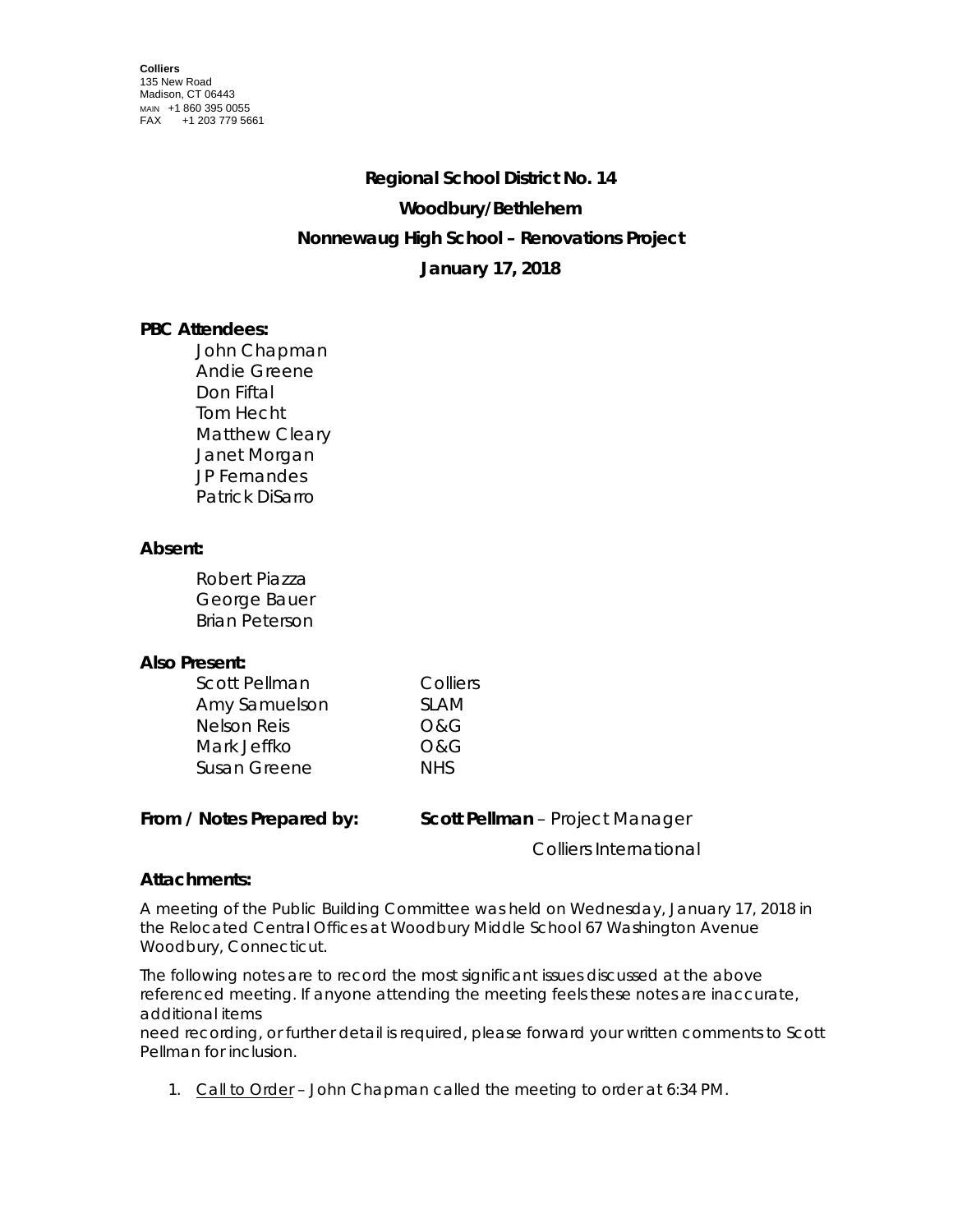- 2. OPM Report Scott Pellman reported on the following:
- **Phase1construction update** The Design team is still reviewing a few PCO's and coordinating final balancing of the temporary classrooms. The move into the temporary spaces is schedule for the February break. (2/16/2018 to 2/20/2018).
- **Phase 2 construction update** As discussed at the last PBC meeting O&G in fact did need to re-bid two packages, Mechanical and Demolition and Abatement due to issues that arose in the scope reviews. The new bids are in and the project is under budget. I will let O&G present the numbers as well as the bid alternate values as part of their report.
- **Schedule** The design and construction team has been working to coordinate the latest O&G schedule that was issued with the bidding documents. At the last meeting I mentioned that we would be making a request to the BOE to extend the summer of 2018 to after Labor Day if possible. This is needed to help with the revised scheduled that included 6-day work weeks over the summer to get us back on schedule. On January 9 there was a meeting with Dr. Anna and Janet Morgan to review the schedule and the BOE is currently reviewing the request to extend the start of school past the Labor Day weekend.
- **Phase 3 FF&E / SCG-042 Approval** Similar to phase 2 the design team will be looking for the committee to approve the phase 3 FF&E and Technology packages and sign the ED-042 prior to the scheduled meeting with the State on January 31, 2018. SLAM and their technology consultant will be presenting the FF&E and Technology packages and budgets this evening.
- **Finance Sub Committee**  The finance subcommittee is scheduled to meet tomorrow morning and further review the additional service agreements to align the SLAM's, O&G's and Colliers contracts with the construction schedule.
- 3. Architects progress update Amy Samuelson
	- **Phase 3**  FF&E there have been numerous meeting with key staff and administrators to develop the furniture specifications. Color boards were provided that demonstrated the quality and finish of the furnishings. Amanda Hastings from SLAM presented the furniture finish boards, SLAM has confidence in all the furniture selections that they are high quality and durable. The specified finishes including stain resistant materials and high duty laminates that can withstand abrasion. Along with durability the furniture needs to be cohesive in design and finish.

Tom Height inquired if SLAM considers warranty's when specifying equipment? Responseyes, and they are based on industry standards, task chairs for example have a life time warranty.

JP Fernandez asked if the design team trying to re-use some of the furniture purchased over the past 5 years. Response – Colliers has inventoried the existing furniture to identify what might be used at another school or re-used if the budget came in high. The existing furniture does not meet all the criteria for flexibility and new teaching configurations, Mike Molzon stated that "we don't have a building in the region where the furniture matches the best word I heard this evening was that the renovated building would have a cohesive furniture package".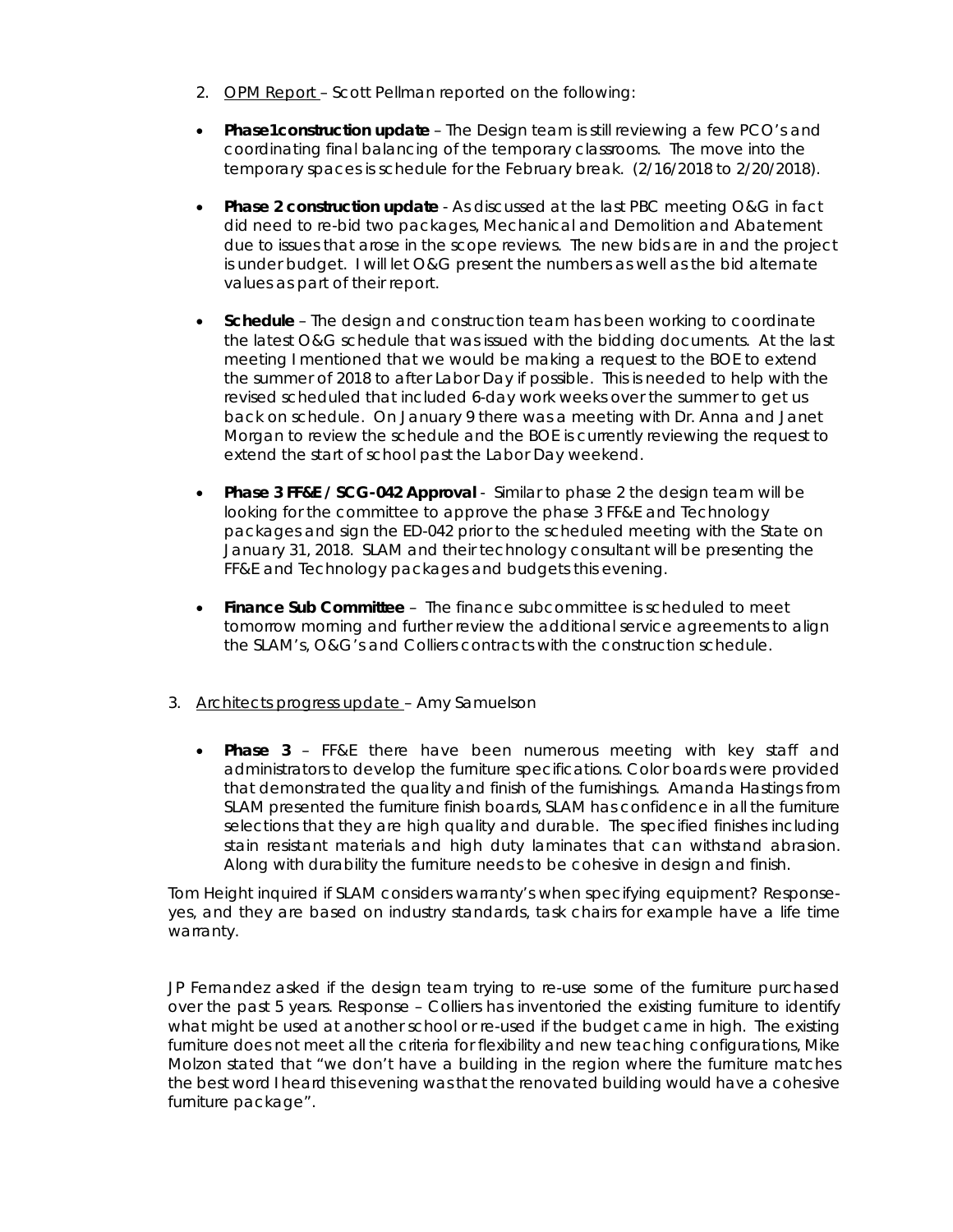John Chapman asked if the project has room for storage of furniture in NHS? Response – the furniture should not be stored at the high school but serviceable furniture retained and re-used at other facilities.

Don Fiftal asked if existing furnishings could be shared with the district? Response - Mike Molzon stated that this is part of the policy to offer surplus to the towns that make up the region, The Region is also working with discount desk on used furniture and that company may be an avenue for donating surplus furnishings that have a useful life.

Don Fiftal asked if the fitness equipment is included in the budget. Response - The Athletic Director and vice principal reviewed the fitness room and took it to a consultant for their selection of equipment. Some existing equipment will be re-used. Susan Green noted that equipment recently purchased by the booster club will remain.

Patrick DiSarro asked about equipment for the manufacturing lab. Response - The majority of the equipment was bid in the main package, drill press CNC machine etc. As a follow up Patrick asked If there is some way to get something bigger than one door width into the space – Response – Not at this time but a second smaller leaf could be added to the existing exterior door opening as a change order, SLAM will review.

A question was asked about the locker room design and locker sizes for different sports equipment. Response - There are larger lockers in both boys and girl's locker room to accommodate different sports. JP Fernandes asked if both lockers should have the same number of benches, Don Fiftal agreed that they should be identical. The design team needs to confirm that the layouts are compliant with al codes and regulations. Amy Samuelson stated that she would double check.

JP Fernandes asked if drinking fountains are water fill drinking fountains. – he commented that it would be good if all were. Response – SLAM will confirm.

**John Chapman made a motion that the building committee herby certify that the plans and project manuals as prepared for bidding and the cost estimates dated January 12, 2018 for FF&E and technology equipment for state project # 214-0093 Nonnewaug HS have been reviewed and approved on January 17, 2018. Tom Hecht seconded the motion – All in favor – Unanimous.** 

**John Chapman made a motion that the building committee herby certify that the plans and project manuals as prepared for bidding and the cost estimates dated January 12, 2018 for FF&E and technology equipment for state project # 214-0096 Central Office have been reviewed and approved on January 17, 2018. Tom Hecht seconded the motion – All in favor – Unanimous.** 

- 4. Construction Manager Update Nelson Reis Project Manager
	- **Phase 1** There are a few punch list items to wrap up.
	- **Phase 2 –** O&G Handed out a bid tabulation sheet, the bottom number shows the project approx... 2.4 million dollars under budget. There were a few bidders that had scope issues that dropped out. Demolition and HVAC was originally bid and there were issues and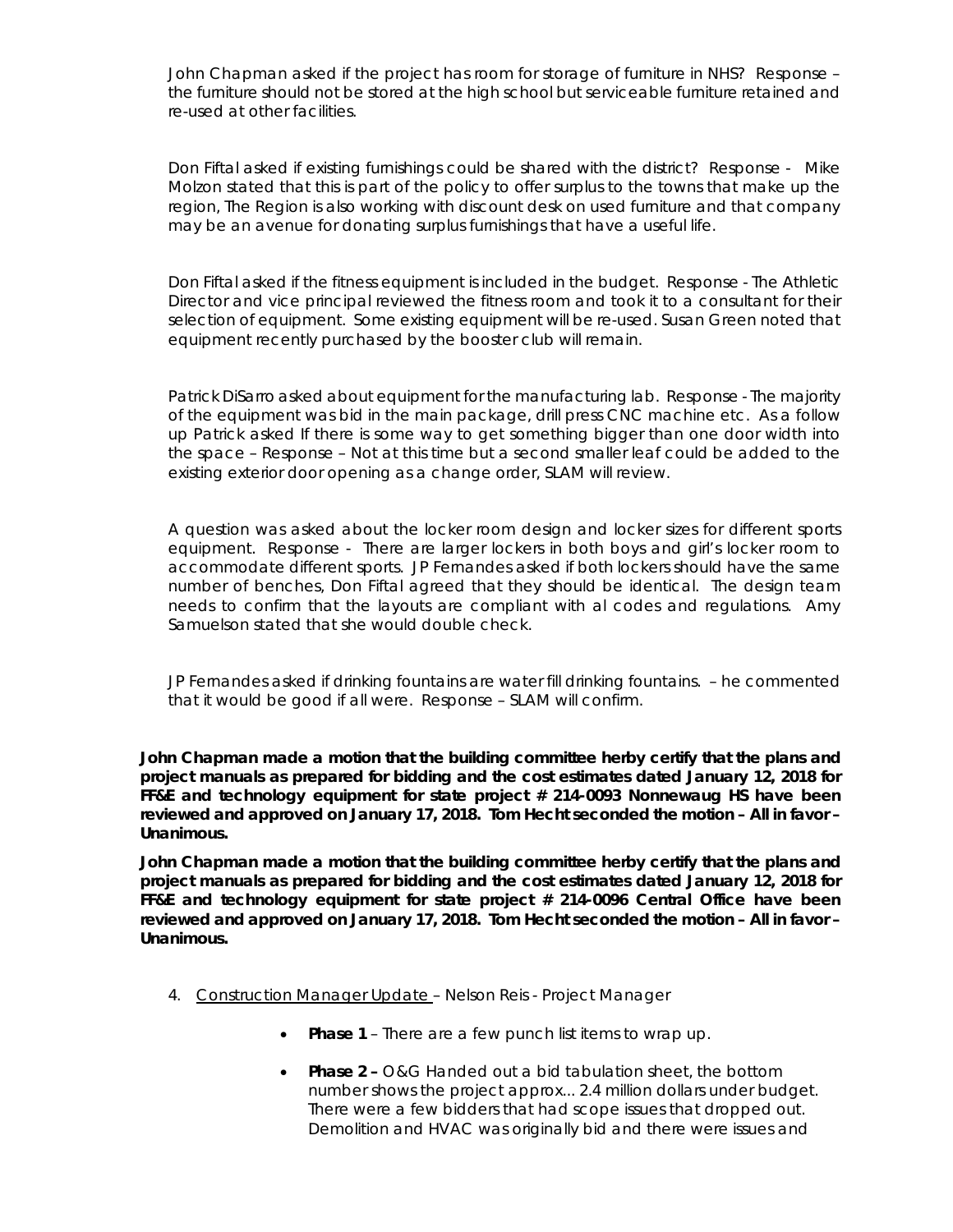with post bid clarifications the bids were rejected and re-bid. The new bids were received on January 10, 2018. The bids came in favorably.

- The alternates that are shown could be added to the main project and will be held for 90 days. O&G recommends setting aside at least 200,000 for allowances. John Chapman stated that the committee intends to be conservative.
- O&G requires critical packages Demo site work steel general trades aluminum entrances drywall combined plmb and HVAC fire protection and electrical. Those are critical as the project need to building temporary walls etc. during the February break. Aluminum entrances are a long lead time item. General trades own the elevator package and clean up. O&G will provide a limited notice to proceed so the contractors can begin the shop drawings process.

Discussion of Alternates

- **Connector Alternate** The connector was changed to add alternate so there is no credit to be realized.
- **Turf Field Alternate** The turf field and track re-surfacing was reviewed. Andy Green stated that the track was installed in 2003, it was resprayed in 2011 and will be due for another spraying in 2018. You can only spray 3 times. So, the track would need to be replaced in 2025

Amy Samuelson confirmed that the track will require re-surfacing in 2018. Milling will provide a 10-year surface warranty.

Andy Greene believes that the work could be done cheaper in the future so he recommended only doing the base work. John Chapman stated that its part of a long-term maintenance plan.

Patrick DiSarro asked if SLAM could address building the field inside of the existing track. Response - The drainage is already there so it assists in the installation of the field. The track would need to be protected with steel plates.

- **Toilet Building Alternate** Everyone believes that this should be incorporated
- **Concrete Stair Alternate** Andie Greene stated that people may not use the ramp so the concrete steps should be included.
- **Operable Windows Alternate** Every classroom would have two operable awning windows. Operable windows have a long lead time 18 to 20 weeks. All spaces will be air conditioned.
- **Gymnasium Team Seating Alternate** loose chairs verses additional bleacher seating for new 3 tired seats on the team side. John Chapman thinks it's a good idea. JP Fernandes clarified that it does not affect spectator seating.
- **Exterior wall panel Alternate** The panels located on the exterior of the auditorium would tie the auditorium with the new entry elements.